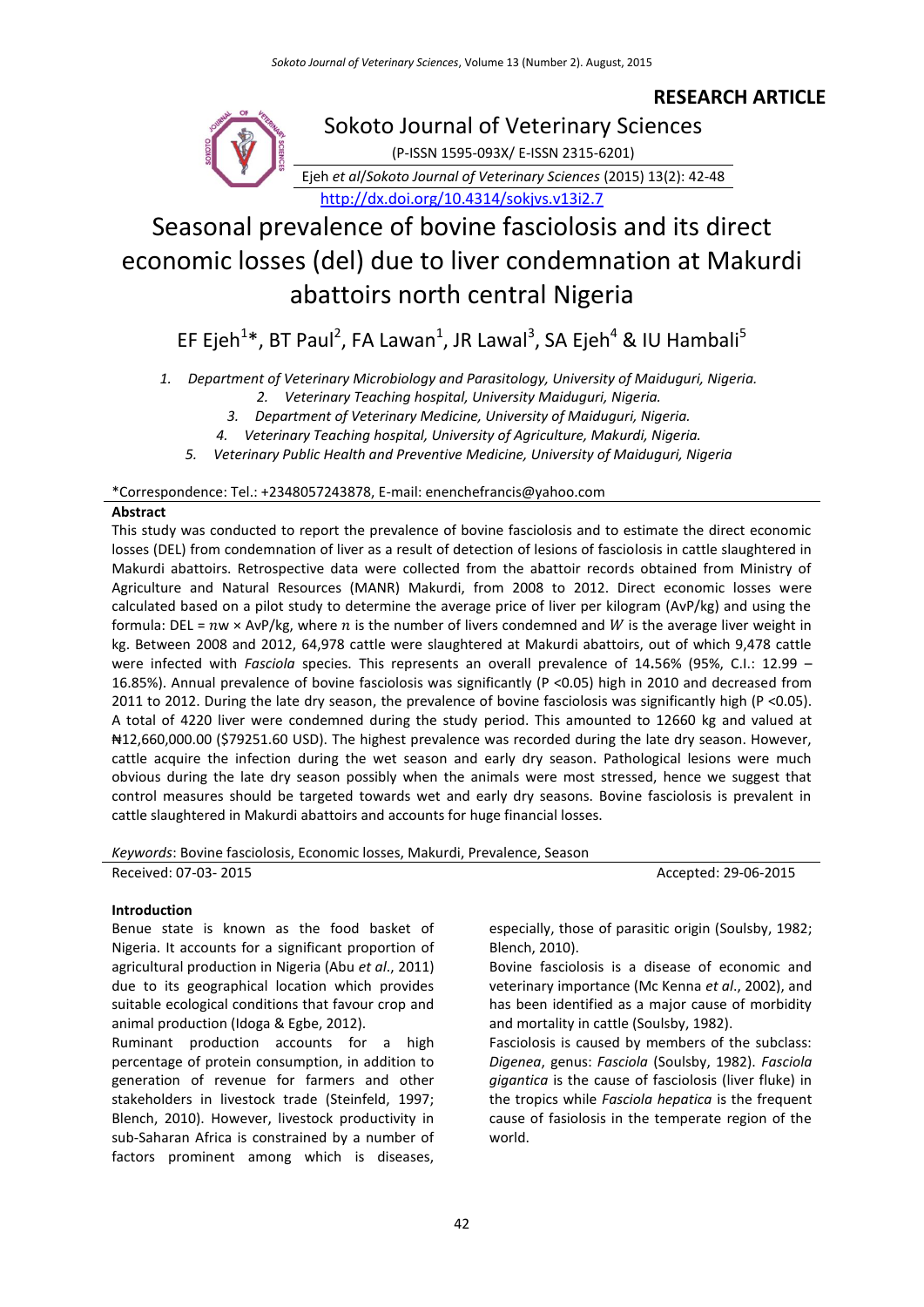Fasciolosis is transmitted by ingestion of metacercaria-infested plant or drinking water containing floating metacercariae (Arjona *et al*., 1995). Man is infected mainly by eating watercress *(Nasturtium officinale)* infested with metacercariae. Raw lettuce and cabbage which are common delicacies in northern Nigeria and other contaminated plants that are eaten raw can also be a source of infection, as can water from irrigation ditches or other receptacles. Alfalfa juice has also been implicated in places where people drink this beverage (Pan American Health Organization, 2003).

Fasciolosis caused by *F. gigantica* is responsible for heavy economic losses to farmers due to reduced weight gain, poor carcass quality, reduced milk yield, cost of treatment and control, mortality and condemnation of affected livers at abattoirs in Nigeria (Ekwunife & Eneanya, 2006; Njoku-Tony, 2011; Okaiyeto *et al*., 2012; Odigie & Odigie, 2013; Yahaya & Tyav, 2014).

The disease is an emerging zoonosis worldwide and the World Health Organisation has estimated that over 2 million people are infected and 180 million are at risk of infection (Khalid *et al*., 2010).

There have been systematic and coordinated efforts at documenting the prevalence of fasciolosis in livestock in several countries of the world. However, there is paucity of information in recent years on the prevalence of fasciolosis and economic losses from condemnation of livers infected with *Fasciola* in cattle slaughtered in Makurdi. Therefore, the aim of this study was to investigate the seasonal prevalence and direct economic losses from condemnation of livers due to fasciolosis in cattle slaughtered at abattoirs in Makurdi, Benue state, Nigeria.

## **Materials and methods**

#### *Study area*

Makurdi, the administrative headquarter of Benue state, lies within latitude  $7^044'$  N and longitude 8<sup>0</sup>54' E in north central Nigeria. It is characterised by tropical, dry and wet climate. The dry season lasts for a minimum of six months, beginning from November to April, while the wet season spans from May to October. Mean annual rainfall is about 1,290mm (Gobo, 1988). Makurdi is located in the Benue valley and is drained by the river Benue and its tributaries. Due to the general low relief of Makurdi, a large portion of the area is waterlogged and flooded during heavy rainstorm (Ologunorisa & Tersoo, 2006). This provide suitable environment for snails to breed. Natural pasture is available in Makurdi throughout the year. Cattle rearing in Nigeria is predominantly nomadic system, where Fulani herdsmen travel on foot for very long distances for grazing purpose (Blench, 1999). During the dry season, Fulani herdsmen from the extreme north eastern states and north western states travel over a thousand kilometres to Benue valley where pasture is available throughout the year for grazing (Blench, 1999). Makurdi has two main abattoirs that supply slaughtered meat for over 1,000,000 people; an average of 80 heads of cattle are slaughtered daily (Ejeh *et al.,* 2014a). Cattle slaughtered in Makurdi originate from Benue State and from cattle markets in surrounding states such as Nasarawa, Niger, Taraba, Adamawa, Bauchi, and Plateau State. Most of the cattle slaughtered in the abattoirs were adult local breeds (Ejeh *et al*., 2014b).

## *Collection of data*

Five-year abattoir records (2008–2012) were collated from the Ministry of Agriculture and Natural Resources, Makurdi, Benue State. From these records, data on fasciolosis cases per month were extracted. These include the number of cattle examined before slaughter and the number of whole liver condemned as a result of the presence of *Fasciola* species. Partially condemned liver were not included in the study because their actual or estimated quantity was not recorded. It was also not possible to get the correct data on age, breed, and sex for each of the slaughtered cattle during the study period due to poor abattoir recording system at the Ministry of Agriculture and Natural Resources (MANR), Makurdi (Ejeh *et al*., 2014b). Veterinarians who are staff of the Ministry of Agriculture and Natural Resources (MANR), Makurdi, carried out the post-mortem examination.

## *Estimation of financial losses resulting from condemnation of liver due to fasciolosis*

The average cost per kilogram of a liver was obtained through oral interviews with the butchers and meat traders at the abattoirs. The total numbers of whole livers that were condemned as unfit for human consumption during meat inspection were noted for cattle slaughtered in Makurdi abattoirs within the fiveyear period under review.

Financial losses in Naira and Dollar (US) were subsequently calculated based on a previous study and the formula: DEL =  $nw \times Av.P/kg$  was used to determine financial losses (Ejeh *et al*., 2014b). Where DEL stands for direct economic losses due to total liver condemnation,  $n$  is the total number of condemned liver for the period, w is the average weight of a liver (3.0 kg) estimated from a pilot study, and Av. P/kg is the average price per kg (₦1000 = 6.28USD) of whole non-condemned liver. US Dollar equivalent of Naira was calculated based on Central Bank of Nigeria's exchange rate which stood at N159.24 = 1 USD as at  $31<sup>st</sup>$  December. 2012 (CBN, 2015).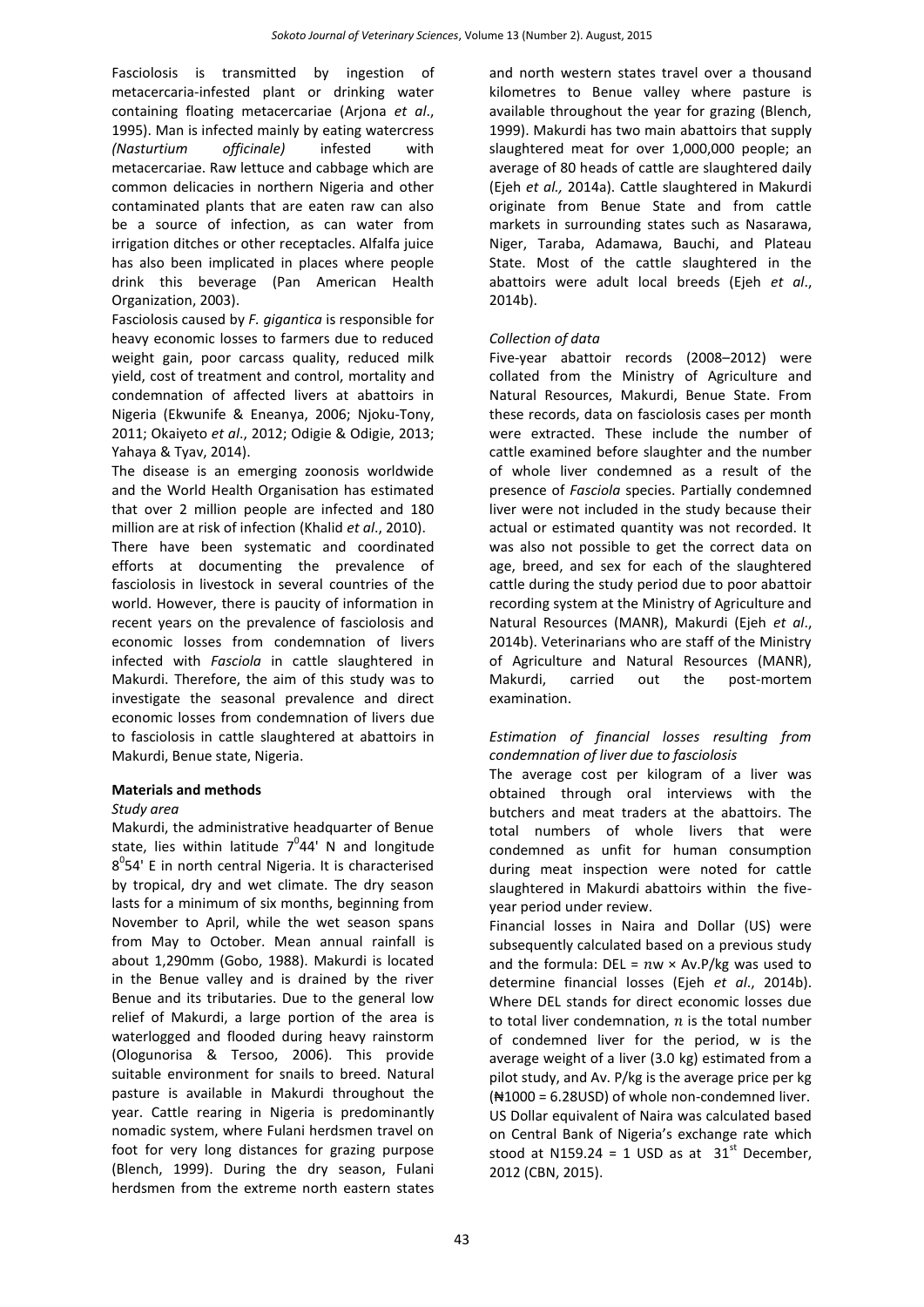#### *Data analysis*

From the data obtained, the annual, seasonal, monthly, and overall prevalence of fasciolosis were calculated as the total number of cases of fasciolosis detected divided by the total number of cattle slaughtered at particular points in time (Ejeh *et al*., 2014b). Data obtained were further subjected to ANOVA to establish levels of significance using SPSS® version 16 statistical software.

#### **Results**

### *Annual and seasonal prevalence of bovine fasciolosis*

Between 2008 and 2012, 64,978 cattle were slaughtered at Makurdi abattoirs in Benue State. Of these cattle, 9478 (14.59%) were infected with *Fasciola* species.

Annual prevalence of bovine fasciolosis increased from 12.86% in 2008 to 21.21% in 2010 and then decreased to 10.90% in 2012. There were significant differences (P <0.05) between the prevalences of fasciolosis in 2010 and the rest of the years studied (Table 1).

During the late dry season, prevalence (21.16%) of bovine fasciolosis was significantly higher (P <0.05) compared to the other seasons of the year. The difference in prevalence of bovine fasciolosis from early wet season to early dry season was not significant (Table 1).

## *Direct economic losses (del) from liver condemnation due to fasciolosis*

A total of 4220 livers were condemned during the study period, this amounted to 12,660 kg and valued at twelve million six hundred and sixty thousand (₦12.66 Million) naira equivalent to seventy nine thousand two hundred and fifty one US dollars and sixty cents (\$79251.60) (Table 2). The lowest direct economic losses (₦1,653,000, \$10380.84) was recorded in 2011 and the highest losses (₦3,966,000) were recorded in 2010. There were significant differences between direct economic losses from liver condemnation due to bovine fasciolosis in Makurdi abattoirs from 2008 to 2012 (Table 2).

More livers were condemned (1594) during the early dry season than other periods with significantly (P <0.05) high direct economic losses during the same (Table 2).

|                             | Table 1: Annual and seasonal prevalence of bovine fasciolosis lesions detected in cattle slaughtered at Makurdi |  |  |
|-----------------------------|-----------------------------------------------------------------------------------------------------------------|--|--|
| abattoirs from 2008 to 2012 |                                                                                                                 |  |  |

| Parameter | No. slaughtered | No. with Fasciola     | Prevalence (%)                                                                                                                                                                                                                             | (95% C I)         |  |  |
|-----------|-----------------|-----------------------|--------------------------------------------------------------------------------------------------------------------------------------------------------------------------------------------------------------------------------------------|-------------------|--|--|
| Year      |                 |                       |                                                                                                                                                                                                                                            |                   |  |  |
| 2008      | 15642           | 2011                  | $12.86^{b}$                                                                                                                                                                                                                                | $(9.12 - 17.43)$  |  |  |
| 2009      | 14234           | 2177                  | $15.29^{b}$                                                                                                                                                                                                                                | $(12.99 - 18.05)$ |  |  |
| 2010      | 11943           | 2533                  | 21.21 <sup>a</sup>                                                                                                                                                                                                                         | $(15.83 - 28.30)$ |  |  |
| 2011      | 11682           | 1502                  | $12.86^{b}$                                                                                                                                                                                                                                | $(8.81 - 17.04)$  |  |  |
| 2012      | 11476           | 1251                  | 10.90 <sup>b</sup>                                                                                                                                                                                                                         | $(7.86 - 13.76)$  |  |  |
| Season    |                 |                       |                                                                                                                                                                                                                                            |                   |  |  |
| Early wet | 16638           | 2162                  | $12.99^c$                                                                                                                                                                                                                                  | $(11.10 - 15.37)$ |  |  |
| Late      | 16135           | 1904                  | 11.80 <sup>c</sup>                                                                                                                                                                                                                         | $(9.77 - 14.34)$  |  |  |
| Early dry | 15952           | 1960                  | $12.29^{\circ}$                                                                                                                                                                                                                            | $(8.59 - 16.48)$  |  |  |
| Late dry  | 16253           | 3439                  | $21.16^d$                                                                                                                                                                                                                                  | $(16.75 - 26.90)$ |  |  |
| Total     | 64978           | 9478                  | 14.59                                                                                                                                                                                                                                      | $(12.99 - 16.85)$ |  |  |
|           |                 | <br>$\mathbf{r}$<br>. | $\cdot$ .<br>$(1)$ $(2)$ $(3)$ $(3)$ $(3)$ $(3)$ $(3)$ $(3)$ $(3)$ $(3)$ $(3)$ $(3)$ $(3)$ $(3)$ $(3)$ $(3)$ $(3)$ $(3)$ $(3)$ $(3)$ $(3)$ $(3)$ $(3)$ $(3)$ $(3)$ $(3)$ $(3)$ $(3)$ $(3)$ $(3)$ $(3)$ $(3)$ $(3)$ $(3)$ $(3)$ $(3)$ $(3)$ |                   |  |  |

Mean percentages with the letters a and d were different significantly ( $P > 0.05$ )

**Table 2**: Direct economic loss from condemnation of livers as a result of detection of fasciolosis lesions detected in cattle slaughtered at Makurdi abattoirs

| Parameter | No. condemned (n) | Wight, $W = nw (kg)$ |                         |          |
|-----------|-------------------|----------------------|-------------------------|----------|
| Year      |                   |                      | ₩                       |          |
| 2008      | 620               | 1860.00              | 1860000.00°             | 11680.80 |
| 2009      | 1015              | 3045.00              | 3045000.00 <sup>d</sup> | 19122.60 |
| 2010      | 1322              | 3966.00              | 3966000.00 <sup>d</sup> | 24906.48 |
| 2011      | 551               | 1653.00              | 1653000.00°             | 10380.84 |
| 2012      | 712               | 2136.00              | 2136000.00°             | 13414.08 |
| Season    |                   |                      |                         |          |
| Early wet | 918               | 2754.00              | 2754000.00 <sup>e</sup> | 17295.12 |
| Late wet  | 740               | 2220.00              | 2220000.00 <sup>e</sup> | 13941.60 |
| Early dry | 1594              | 4782.00              | 4782000.00              | 30030.96 |
| Late dry  | 983               | 2904.00              | 2904000.00 <sup>e</sup> | 18179.04 |
| Total     | 4220              | 12660.00             | 12660000.00             | 79504.80 |

Mean DEL with the different letter d and f were different significantly (P > 0.05). W = Total average weight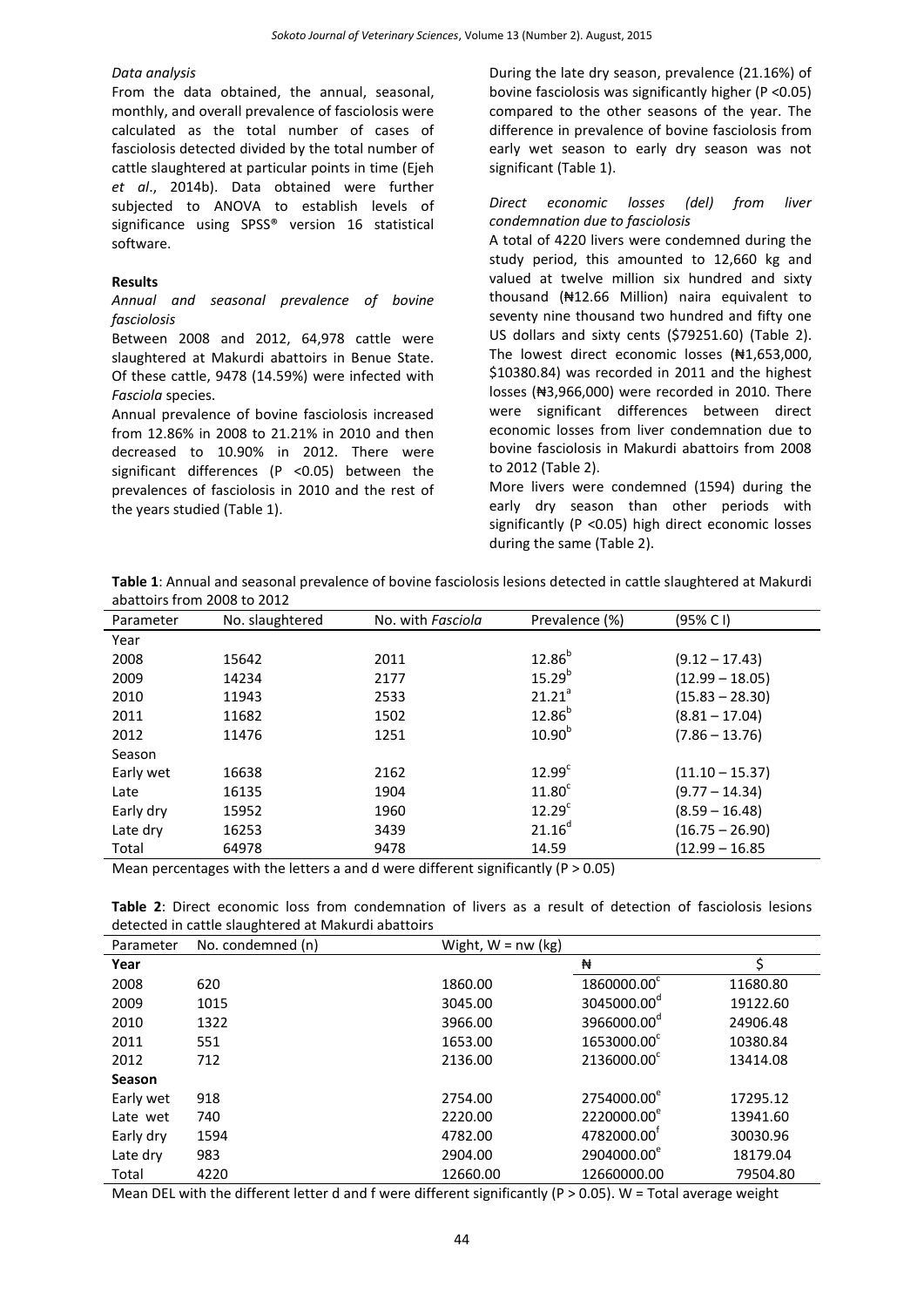## **Discussion**

Abattoirs are important in order to ensure wholesomeness of meat and meat products for human consumption. They also provide byproducts for livestock based industries. More importantly, abattoirs are used for the purpose of surveillance against animal and zoonotic diseases. Abattoir investigation of bovine fasciolosis have provided useful information on the prevalence and economic losses from condemnation of liver worldwide (Ekwunife & Eneanya, 2006; Ibironke and Fasina, 2010; Bernardo *et al*., 2011; Abdulhakim & Addis, 2012; Petros *et al*., 2013).

In this study we reported an overall prevalence of 14.56% (95% C.I.: 12.99 – 16.85%) bovine fasciolosis in cattle slaughtered at Makurdi abattoirs from 2008 to 2012. Similar results were reported from other parts of the country. Ekwunife & Eneanya (2006) reported a prevalence of 10.5% in Onitsha while Raji *et al*. (2010) reported a prevalence of 13.09% in Zaria.

Lower prevalences of bovine fasciolosis were reported in the south eastern and south western parts of the country (Odigie & Odigie, 2013; Oladele-Bukola & Odetokun, 2014). Oladele-Bukola & Odetokun (2014) explained that the rate of fasciolosis reported in the southern parts of the country was low because more animals, especially male with good body condition were transported to the south from the north since animals with good body condition are more resistant to infection and stress than animals with poor body condition.

There was no significant difference in the annual prevalence of bovine fasciolosis in cattle slaughtered in Makurdi abattoirs except in 2010 where the prevalence was significantly (P>0.05) high. This may be as a result of increase in the intensity of meat inspection by veterinarians and not necessarily an increase in prevalence of the disease.

During the late dry season, the prevalence of bovine fasciolosis was high (21.16%; 95% C.I. 16.75 – 26.90%), this represents a strong association between detection of *Fasciola* in cattle slaughtered in Makurdi abattoirs and season. This is in agreement with the results of Danwesh & Ardo (2012) who also observed that the prevalence of fasciolosis was high before and during the onset of rainy season in Adamawa state, Nigeria. In other countries similar findings have been made (Benardo *et al*., 2011, Qureshi *et al*., 2012 and Shahzad *et al*., 2014). However, Njoku-Tony (2011) reported a high prevalence of bovine fasciolosis in cattle slaughtered in Imo state during the rainy season. Kuchai *et al. (*2011) also reported a low prevalence of bovine fasciolosis during the dry season among cattle of Ladakh in Egypt and further explained that it could be due to

the existence of positive relationship between the prevalence of fasciolosis and rainfall, humidity and temperature.

Usually cattle acquire *Fasciola* at the onset of rainy season through ingestion of the infective stage (metacercariae) while grazing, when snail (*Lymnea* species) come out of their hibernation and release large numbers of metacercariae (Amato *et al*., 1986; Pfukenyi *et al*., 2006; Njoku-Tony *et al*., 2011; Ardo *et al*., 2013b; Shahzad *et al*., 2014). Similarly, Qureshi *et al. (*2012) observed that metacercariae can be found in considerable number on vegetation during rainy season and during the dry season along river banks, lakes, and streams. At this point, cattle come in contact with herbage infected with metacecarie*.* During the dry season, the concentration of snails increases along water bodies and thus leading to increased infection rate fasciola among cattle that graze along these areas.

Pathological lesions caused by bovine fasciolosis are the major cause of liver condemnation at Makurdi abattoirs, considering the amount (12,660kg) of liver condemned from 2008 to 2012 and its financial implication. The direct economic losses (DEL) as a result of condemnation of liver due to detection of pathological lesions from bovine fasciolosis was estimated at twelve million six hundred and sixty thousand  $(H12.66 \text{ million})$ naira, equivalent to seventy nine thousand two hundred and fifty one USD. In 2010 alone, the losses were approximately #3.966 million (\$24,906). Although this amount may not represent actual losses, it can be considered high for a lower middle income country like Nigeria (World Bank, 2015).

In a similar study, Ejeh *et al. (*2014b) reported a total direct economic losses of two million nine hundred and ten thousand naira (₦2,910,000) from condemnation of edible organs as a result of detection of tubercle lesions in Makurdi abattoirs from 2008 to 2012. The differences between the direct economic losses from bovine tuberculosis and bovine fasciolosis in the same abattoirs and at the same period may further explain the results reported by Ibironke and Fasina (2010) that more livers were condemned as a result of fasciolosis than other diseases.

A total of 4782.00 kg of liver, valued at ₦4,782,000) (\$30,030.96) was condemned during the early dry season; this value was significantly (P<0.05) high compared to other seasons. The reason for the differences might be as a result of the influence of season on the prevalence of bovine fasciolosis.

Economic losses reported in this study are relatively higher than those of previous studies in Nigeria viz. ₦191,300 in Maiduguri for a period of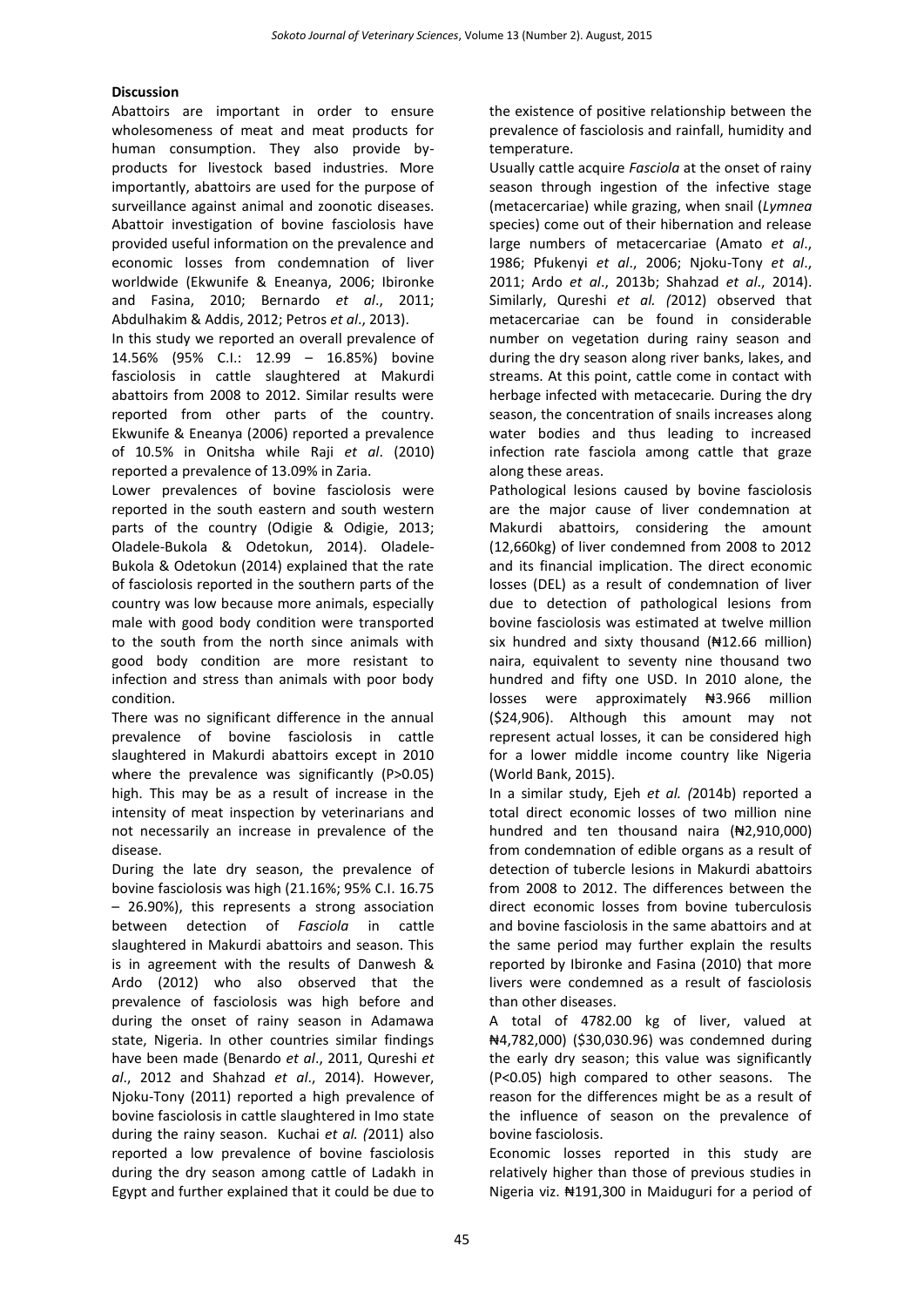five years (Ahmed *et al*., 1994), ₦1.4 million (\$9,121) in Adamawa State (Ardo *et al*., 2013b) and ₦269,295 (\$1683.09) in Port-Harcourt (Akpabio, 2014).

Economic losses from bovine fasciolosis have been reported in other parts of the world. In USA, Malone *et al*. (1982) reported a loss of \$7.2 million while \$42.8 million was reported in Switzerland by Schweizer *et al*. (2005) and \$13,364.72 in Central Ethiopia by Regassa *et al*. (2012). In a similar study performed in Turkey, Sariozkan and Yalcin (2011) reported that the estimated cost of fasciolosis for beef and dairy cows varied between \$6.1 - \$8.8 and  $$28.9 - $42.6$  million US\$ respectively. These figures are based on calculations from various factors such as production loss, cost of treatment, condemnation of livers, milk and meat losses. They however, reported smaller losses from liver condemnation compared to other factors.

We also observed that more livers were condemned during the early dry season. This may result from the fact that cattle may acquire the infective stage of *Fasciola* while grazing at river banks and around water bodies (Abdulhakim & Addis, 2012) during the late dry season and development of lesion may occur during the early wet season and late wet season respectively. Therefore, at early dry season, gross pathological lesion may become more obvious with a corresponding increase in the number of livers condemned.

Bovine fasciolosis is an economic burden to farmers and butchers. These groups bear the

## **References**

- Abdulhakim Y & Addis M (2012) An Abattoir Study on the prevalence of fasciolosis in cattle, sheep and goats in Debre Zeit Town, Ethiopia. *Global Veterinaria,* **8**(3): 308- 314.
- Abu O, Alumunku M & Tsue PT (2011) Can smallscale tomato farmers flourish in Benue state, Nigeria? *Journal of Agricultural Science,* **2**(2): 77- 82.
- Ahmed MI, Nwosu CO & Srivastava GC (1994). Economic importance of helminth disease of livestock in Maiduguri, Nigeria. *Nigerian Journal of Animal Production*, **21**(1): 152-155.
- Akpabio U*.* (2014). Incidence of bovine fasciolosis and its economic implications at transamadi abattoir Port-Harcourt, Nigeria. *Acta Parasitologica Globalis,* **5**(3): 206- 209.
- Amato SB, Rezende HEB, Gomes DC &Serra-Freire NM (1986). Epidemiology of *Fasciola hepatica* in the Paraíba River Valley, São

burden of direct economic losses alone since there is no compensation for condemned carcases or edible organs in Nigeria (Ibironke and Fasina, 2010; Ejeh *et al*., 2014b).

Bovine fasciolosis is endemic in cattle slaughtered in Makurdi abattoirs, with a significantly high prevalence during the late dry season.

Detection of gross pathology due to fasciolosis in cattle slaughtered at abattoirs in Makurdi accounts for huge financial losses from condemnation of livers which occur more during the early dry season.

Butchers were not compensated for condemnation of affected liver during meat inspection at Makurdi abattoirs.

Based on our results we recommend that compensations be reintroduced in order to encourage effective meat inspection and equitable sharing of losses.

Farmers should be educated through the state veterinary services on the need to strategically treat their animals with appropriate anthelmintic. Awareness should be created on the prevention and control of animal diseases especially, fasciolosis in the study area.

## **Acknowledgement**

The authors are grateful to the staff of the Benue State Ministry of Agriculture and Natural Resources (MANR) for their support and cooperation during the course of this study.

> Paulo. *Brazilian Journal of Veterinary Parasitology,* **22**(3-4): 275-284.

- Ardo MB, Aliyara Y H & Lawal H (2013). Prevalence of bovine fasciolosis in major abattiors of Adamawa state, Nigeria. *Bayero Journal of Pure and Applied Sciences*, **6**(1):12 – 16.
- Ardo MB, Aliyara YH, Lawal H & Barkindo AA (2013). Economic assessment of bovine fasciolosis in some selected abattoirs of Adamawa state, Nigeria. *International Journal of Livestock Research,* **3**(2) 1- 8.
- Arjona R, Riancho JA, Aguado JM, Salesa R & González-Macías J (1995). Fascioliasis in developed countries: A review of classic and aberrant forms of the disease. *Medicine (Baltimore).* **74**(1):13–23.
- Bernardo CC, Carneiro MB, Avelar BR, Donatele DM, Martins IVF & Pereira MJS (2011). Prevalence of liver condemnation due to bovine fasciolosis in Southern Espírito Santo: temporal distribution and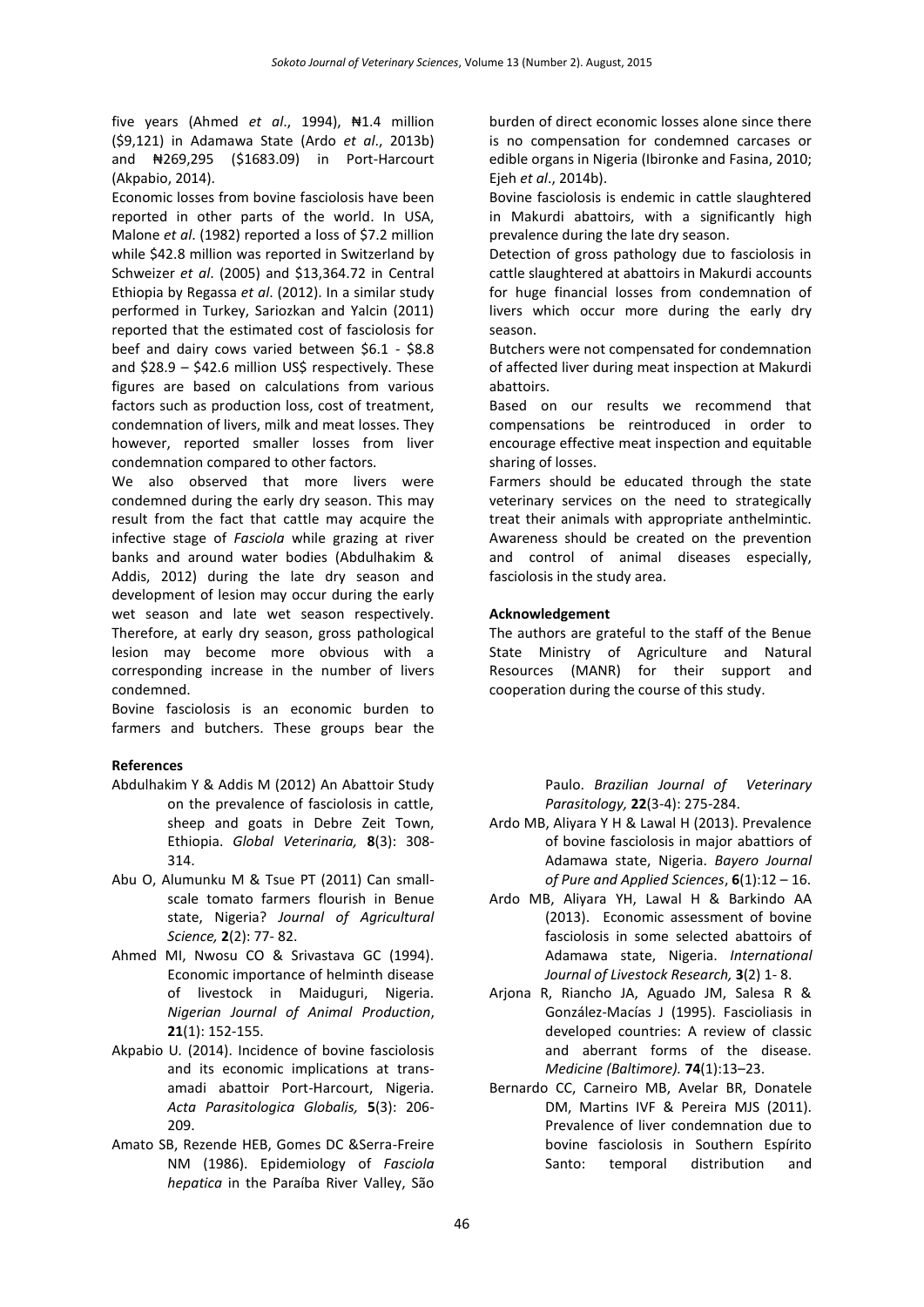economic losses. *Revista Brasileira de Parasitologia Veterinaria*, **20**(1): 49–53.

- Blench R (1999). *Traditional Livestock Breeds: Geographical Distribution and Dynamics in Relation to the Ecology of West Africa*, Overseas Development Institute, London, UK, 1999. Pp 167 – 188.
- Blench R (2010). Improving the lives of poor and excluded groups in the Nigerian meat and leather industry. Nigerian Meat and Leather Industries. Report for GEMS. Pp 1- 18.
- CBN (2015). Monthly Exchange rates of Nigeria. [www.cbnbank.org/rates/exrate.asp,](http://www.cbnbank.org/rates/exrate.asp) retrieved on the 29-04-2015. 2015.
- Damwesh SD & Ardo MB (2012). Epidemiological studies of bovine fasciolosis in Yola modern abattoir, Adamawa state, Nigeria. *Vom Journal of Veterinary Science*, **9**(1):  $54 - 60.$
- Ejeh EF, Adeshokan HK, Raji MA, Bello M, Musa JA, Kudi AC & Cadmus SIB (2014a) Current status of bovine tuberculosis in Otukpo, Nigeria. *Journal of Animal Production Advances*, **4**(8): 501-507.
- Ejeh EF, Raji MA, Bello M, Lawan FA, Francis MI, Kudi AC & Cadmus SIB (2014b). Prevalence and direct economic losses from bovine tuberculosis in Makurdi, Nigeria. *Veterinary Medicine International*,

[doi.org/10.1155/2014/904861.](http://dx.doi.org/10.1155/2014/904861)

- Ekwunife CA & Eneanya CI (2006). *Fasciola gigantica* in Onitsha and environs. *Animal Research International*, **3**(2): 448 – 450.
- Gobo A E (1988). Relationship between rainfall trends and flooding in the Niger-Benue River Basin. *The Journal of Meteorology*, **13** (132): 318–324.
- Ibironke AA & Fasina FO (2010). Socio-economic implications of bovine liver rejection in a major abattoir in south western Nigeria. *Revista de Ciˆencias Agr´arias*, **33**(2) 211– 216.
- Idoga S. & Egbe OM (2012). Land use planning for vegetable farming in Benue State of Nigeria. *Agriculture and Veterinary Sciences* **12**(6): 7 – 12.
- Khalid S, Desoukey AY, Elsiefy MA & Elbahy NM (2010). An abattoir study on the prevalence of some gastrointestinal helminths of sheep in Gharbia Governorate, Egypt. *Global Veterinaria*, **5**(2): 84-87.
- Kuchai JA, Chishti MZ, Zaki MM, Dar Muzaffar Rasool SA, Ahmad J & Tak H (2011). Some epidemiological aspects of fascioliasis

among cattle of Ladakh. *Global Veterinaria,* **7**(4): 342-346.

- Malone JB, Loyacano A, Armstrong DA & Archibald FL (1982). Fasciolosis: Economic impact and control in Gulf-Coast cattle based on seasonal transmission. *Bovine Proceeding*, **17**(5): 126-133.
- McKenna DR, Roebert DL, Bates PK, Schmidt TB, Hale DS, Griffin DB, Savell JW, Brooks JC, Morgan JB, Montgomery TH, Belk KE & Smith GC (2002). National beef quality audit-2000: survey of targeted cattle and carcass characteristics related to quality, quantity, and value of fed steers and heifers. *Journal of Animal Science* **80** (5): 1212-1222.
- Njoku-Tony, RF (2011). Bovine fascioliasis among slaughtered bovines in selected abattoirs in Imo state, Nigeria. *World Rural Observations* **3**(1): 59 – 63.
- Odigie BE & Odigie JO (2013). Fascioliasis in cattle: A survey of abattoirs in Egor, Ikpoba-Okha and Oredo Local Government Areas of Edo State, using histochemical techniques. *International Journal of Basic, Applied and Innovative Research*, **2**(1): 1 – 9.
- Okaiyeto SO, Salami OS, Danbirni SA, Allam L & Onoja II (2012). Clinical, gross and histopathological changes associated with chronic fasciolosis infection in a dairy farm. *Journal of Veterinary Advances,* **2**(8): 444-448.
- Oladele-Bukola M & Odetokun IO (2014). Prevalence of bovine fasciolosis at the Ibadan municipal abattoir, Nigeria. *African Journal of Food, Agriculture, Nutrition and Development*, **14**(4): 9055– 9070.
- Ologunorisa TE & Tersoo T (2006). The changing rainfall pattern and its implication for flood frequency in Makurdi, northern Nigeria. *Journal of Applied Science and Environmental Management*, **10**(3): 97– 102.
- Pan American Health Organization (2003). *Zoonoses and Communicable Diseases Common to Man and animals*. Scientific and Technical Publication No. 580 Pan American Health Organization, Pan American Sanitary Bureau, Regional Office of the World Health Organization 525 Twenty-third Street, N.W. Washington, D.C. 20037 USA. Pp 1- 408.
- Petros A, Addisu Kebede, A & Wolde A(2013). Prevalaence and economic significance of bovine fasciolosis in Nekemte municipal